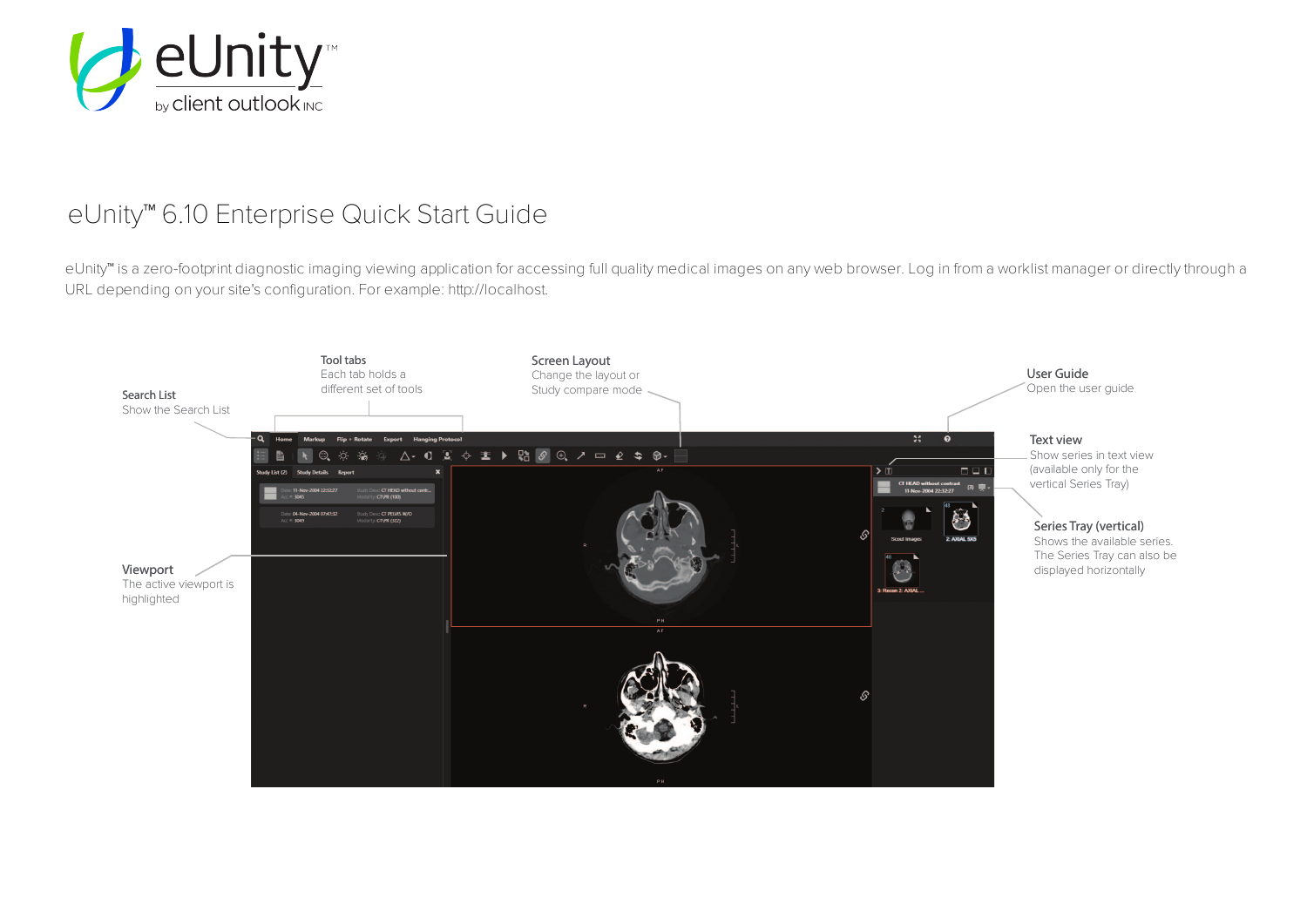## Series Tray (horizontal)



### Series thumbnail view

Click the series thumbnail or drag it into a viewport to open it. The active series is outlined in orange.The series in viewbut not active are outlined inblue.The folded corner means at least one image was viewed in the series.

## <sup>2</sup> Study folder

Each rectangular folder represents a study that is available for the patient.The lighter gray background is the study that is currently active in the Series Tray.

## **B** Presentation States indicator

Presentation States available for the study. Click to select a Presentation State.

## 4 Study position indicator

Study position on the screen. If no indicator is shown, the study is not in view.

## <sup>5</sup> Pin the Series Tray

Pin the Series Tray in position or unpin it so that it is hidden when it is not active.

### Reposition the Series Tray horizontally or vertically (HTML5 only)

Reposition the Series Tray at the top, bottom, left, or right of the screen.

### Mouse actions

#### **Scroll wheel**

Roll up and down to scroll images Drag to zoom Drag + Ctrl to triangulate

#### **Left-click**

Drag up and down to scroll images Drag+ Ctrl + Shift to reposition series Double-click to enlarge viewport



**Right-click** 

Drag left and right to change Window Width Drag up and down to change Window Level Drag + Ctrl to pan Click to show context menu

### Basic keyboard shortcuts

| Home             | Go to first images in the stack      | К       | <b>Toggle Link Series</b> |  |
|------------------|--------------------------------------|---------|---------------------------|--|
| End              | Go to last images in the stack       | E       | Toggle Ellipse ROI        |  |
| Key Up           | Scroll images (descending)           |         | Toggle Linear Measurement |  |
| <b>Key Down</b>  | Scroll images (ascending)            | C       | Revert to Original        |  |
| <b>Key Left</b>  | Previous series into active viewport | $1 - 9$ | Apply Window Level Preset |  |
| <b>Key Right</b> | Next series into active viewport     | ∠       | Toggle Pan / Zoom         |  |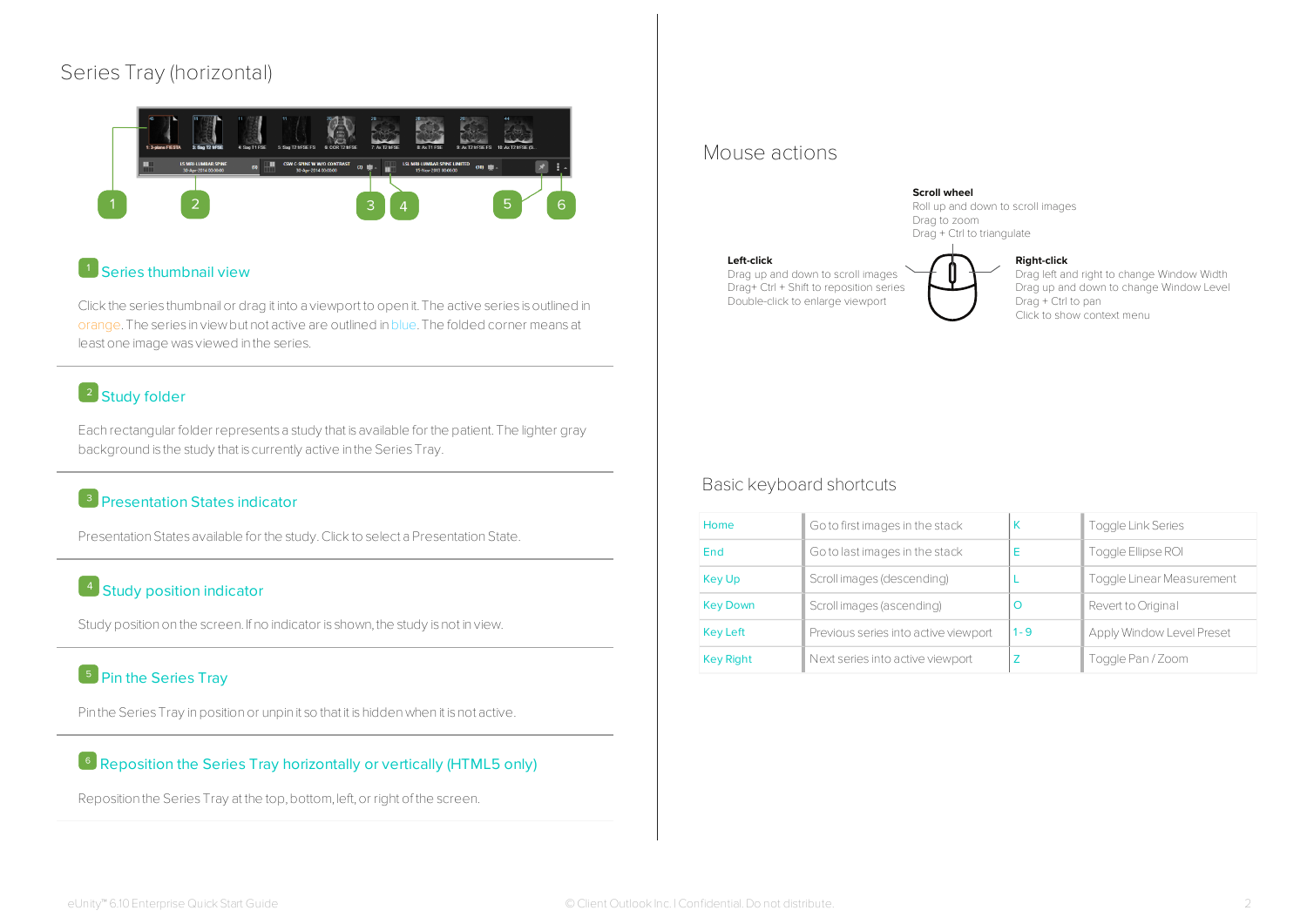# Tools

## Home



#### Study List

Open a panel containing information grouped into the following tabs: Study List, Study Details, Report, and Notifications.



### Report / Comments

Open the study report in the Study Information panel, if available.

#### **Navigate**



Navigate study images using the mouse wheel, a left-click drag, touch drag, touch pad drag,or the up and down cursor keys.

## Zoom / Pan

Zoominonor pan an image in the selected viewport.



 $\textcircled{\scriptsize{2}}$ 

## Window Level

Change the WindowLevel for the selected image.

## Reset Window Level



Reset the images to their originalWindow Level settings.



### Window Level Presets

Select a predefined WindowLevel.



#### algorithmon an image in a viewport. Presets are configurable by the system administrator.



# $\mathbf{Z}$



畫

Navigate to a selected point in orthogonal series.

Image Sharpening Presets

Clickto apply a preset sharpening

Clickto apply amonochrome inversion to

Invert Brightness

the selected series.

viewport.

**Triangulation** 

Toggle Demographics

Hide or showdemographics in the

## Toggle Reference Lines

Showor hide overlay lineswhen using triangulation or scout images.

### Toggle Cine mode / Play video

Play a series of images in succession (like a movie)or play a video.



#### Series Reposition

Swap series between viewports.

## Link Series



Link series together to use zoom, pan, scroll,and optionally WindowLevel across multiple series.

## Magnifying Glass



Clickto enable the Magnifying Glass tool and magnify an area of an image.You can have up to four magnifying glassesopen at a time.

# \$

#### Revert to Original

Revert a series to its original presentation.

### Share this Session



Share your screen with other participants across all supported eUnity™platforms (desktop web browser and mobile devices).

### Screen Layout

Access Study Compare mode or change the layout of each monitor.



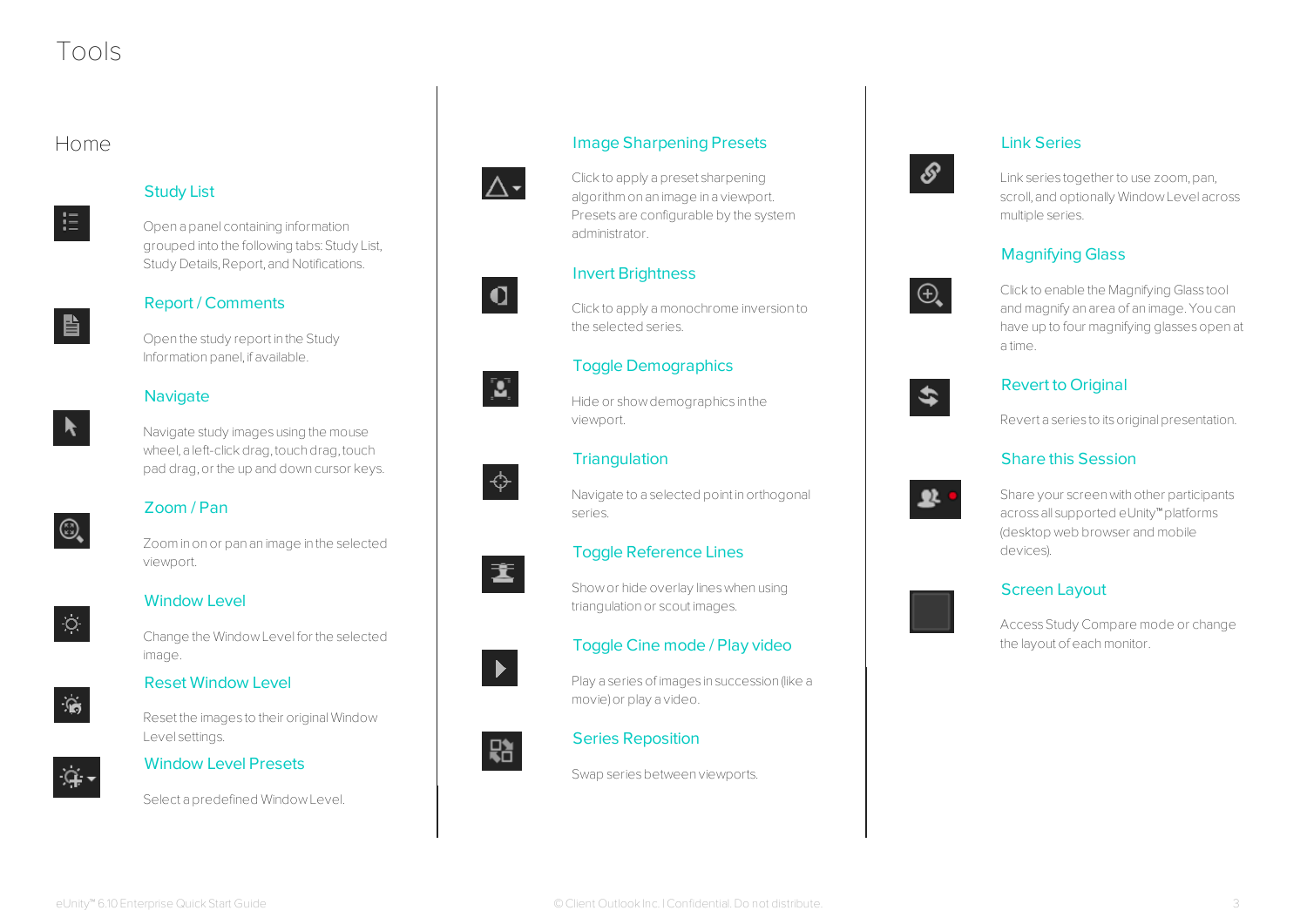## Markup

To draw markups, either left-click and drag or leftclick to start the markup and left-click again to end the markup.



#### **Eraser**

Erase ameasurement or annotation.

## Measurement tools



Measure length inmmor measure time and velocity for echo ultrasound.Time doppler ultrasound regionswill create peakvelocity with a single click.



### Perpendicular tool

Use the perpendicular tool to drawtwo lines that intersect at a 90° angle and provide ameasurement of each line.





Use the ratio tool to drawtwo separate lines and provide ameasurement of each line as well as the ratio of the length of the first line  $(x)$  to the second line  $(y)$ . That is,  $x/y$ .

#### Angle Measurement

Left-clickto create the vertex.The next two left-clicks set the other points of the angle.



 $\mathbb{F}^{\times}$ 

#### Cobb Angle Measurement

Measure angles using two separate, disjoint lines.

#### Toggle Markup

Hide or showmarkup on images including markup on Presentation States.

## ROI tools

Display the Area, Perimeter, Radius, Average and Standard Deviation of the region of interest (modality-specific). Hounsfield (HU) is displayed for CT. SUV measurement is displayed for PET / CT.



 $\Omega$ 

#### Ellipse ROI

Draw an ellipse region of interest.

Circle ROI

Drawa circular region of interest.



₩

#### Rectangle ROI

Draw a rectangular region of interest.

#### Freeform ROI / Doppler Envelope

Drawa freeformregionof interest.For cardiology,peak and mean velocity and peak and meangradient are shown.



#### Point Tool

Measures the value of a specific point.

## Annotation tools



#### Arrow

Add an arrowannotation.



#### Freehand

Add a freehand annotation.



#### Line





#### Polygon

Add a polygon annotation.



#### Rectangle

Add a rectangle annotation.



#### **Circle**

Add a circle annotation.



#### **Ellipse**

Add anellipse annotation.



 $\circ$ :

#### Spine Labeling

Add spine-related labels to images.



Hide or showspine labels.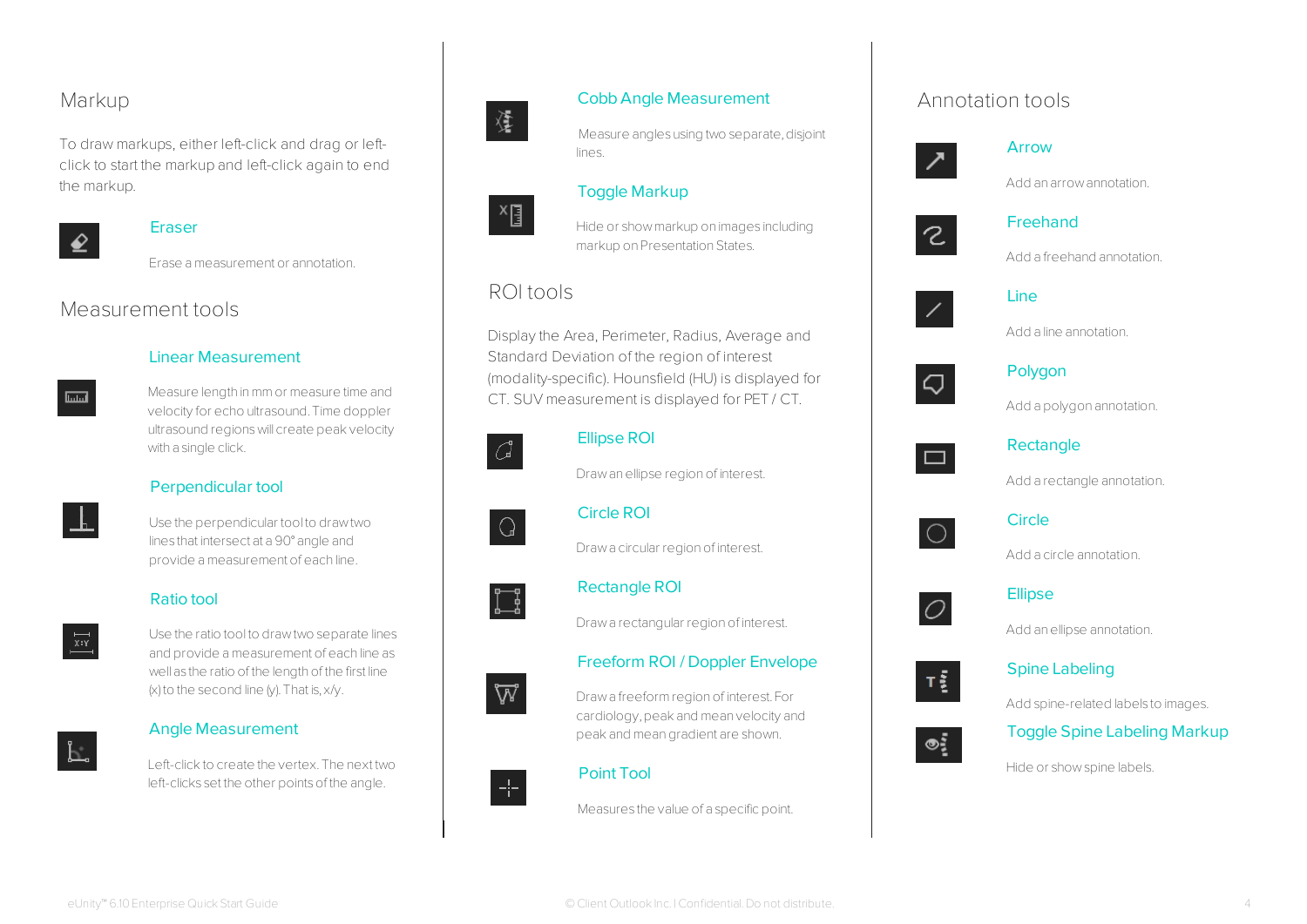

## Delete All Spine Labels

Delete all spine labels in the study.



#### Text Annotation

Clickthe location that the text should start.

## Export



#### Export image to JPEG / PNG

Export an image to your localdevice in JPEGor PNGformat.



#### Paper Print

Print reports, images, or a set of images.

## Flip and Rotate



#### Flip (Horizontally)



Clickto flip the image horizontally in the viewport.

#### Flip (Vertically)

Clickto flip the image vertically in the viewport.

#### Rotate Left



 $\mathbf{\hat{u}}$ 

Click to rotate the image counter-clockwise in the viewport.

#### Rotate Right

Clickto rotate the image clockwise in the viewport.

#### Free Rotate by Drawn Angle

Rotate the image by a customamount in the viewport.Drawa line to rotate the image.

## Other tools

These tools may not be available by default.

#### Manual Calibration



If the modality-provided calibration is not sufficient, manually set a calibration value for measurements.

#### Multiphase Tool



Split amultiphase series into multiple phasebased series or sort a multiphase series by phase.

# $\xleftarrow{\tt q000}$

#### Series Page Backward

Move to the previous series page.



#### Series Page Forward

Move to the next series page.

#### Clone Series\*



Clone a series so that you can see a copy of the series and the original series in the viewer at the same time.

### Switch Studies



Select a study to switch to. If you switch away from a study and then switch back to it, it is reopened to the state inwhich you left it.

\*Available only for the context menu.